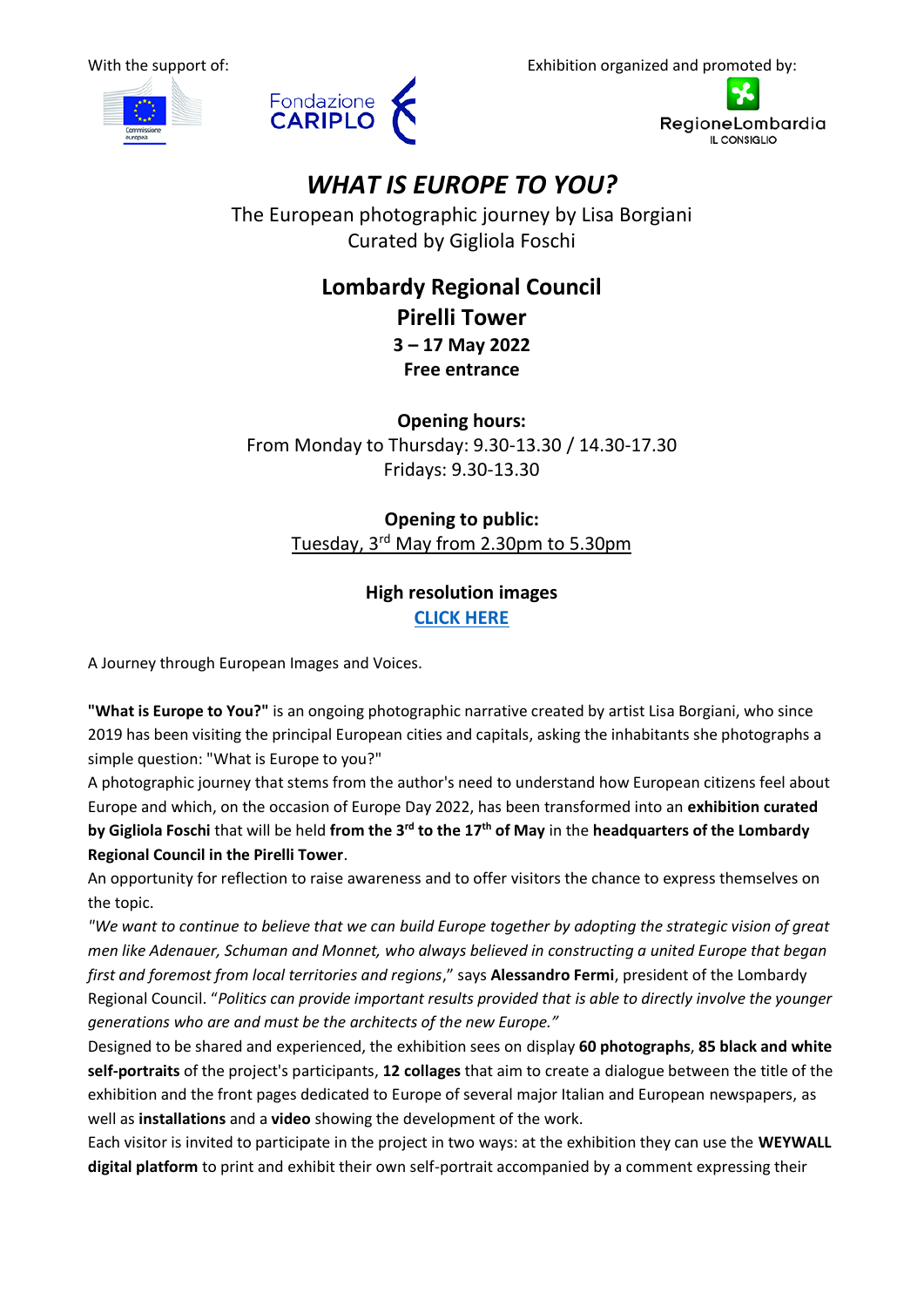





feelings about Europe, or they can write a phrase about Europe on a **brightly coloured Post-It**, which they can then stick on a dedicated wall.

*"The exhibition stems from a desire to ask visitors, especially younger ones, to take part in and be part of the work itself," stresses Gigliola Foschi, "freely expressing their feelings about Europe and leaving a trace of their participation."*

**"What is Europe to You?"** is a story in images that has taken Lisa Borgiani to various European cities: in 2019, accompanied by journalist Marta Ottaviani, to **Athens** and **Berlin**, in 2020 to **Milan** and **Rome**, in 2021 to **Paris** and **the island of Ventotene**, and in April of this year to **Budapest.**

After the exhibition in Milan, Lisa Borgiani will resume her journey around Europe, starting from **Brussels**, **Madrid** and **Vienna**. **Each piece consists of a black and white photograph of the interviewee**, their **name**, **profession**, the **place** where the photo was taken, a **keyword** that summarizes their idea of Europe, and a **phrase** that explains its meaning.

**"What is Europe to You?"** is an artistic journey in search of feelings which are expressed through a **dialogue between the images and the words** of the individuals encountered, without any distinction of nationality, sex, profession, religious belief or social and cultural background. The texts that accompany the portraits therefore function as "voices" that express the subjects' feelings.

In a Europe where the need for cohesive political, economic and social choices is increasingly imperative, Lisa Borgiani's project shows **what European citizens think** and what their desires and criticisms are: a set of often conflicting opinions emerges where words like *chaos*, *failure* or *nothing* are contrasted with concepts like *inclusion*, *opportunity*, *freedom*, *peace*, *hope*, and *beauty*.

*"In such a delicate historical moment, it's important to share what Europe means to us,"* says **Massimo Gaudina**, head of the European Commission delegation in Milan. *"This is why the European Commission supports the 'What is Europe to you?' exhibition: to give a voice to citizens and to their ideas."*

**"What is Europe to you?"** is thus a journey of discovery through European citizens' feelings about Europe a message of hope for the future which reveals an appeal to promote debate around understanding and awareness, because Europe means above all "democracy," and democracy means participation: a place where everyone feels free to express their opinions and confront them with those of others, even those beyond their own geographical borders.

During the exhibition at **the Pirelli Tower**, students from schools and universities will be invited and involved to participate in the project. They too will be asked the question: *What is Europe to you?* The replies collected will be published online and exhibited during the exhibition (in collage format) in a dedicated space.

On **Saturday the 7th of May**, on the occasion of the celebrations for **Europe Day 2022**, Lisa Borgiani has been invited to participate with the work "**What is Europe to you?**" at the **Festival of Europe**, organized by the Representation of the European Commission and the office of the European Parliament in Germany and Poland in the "twin" city" of **Guben / Gubin**, which, in accordance with the agreements made at 1945 Postdam conference, straddles the German-Polish border.

Info: [www.whatseurope.eu](http://www.whatseurope.eu/)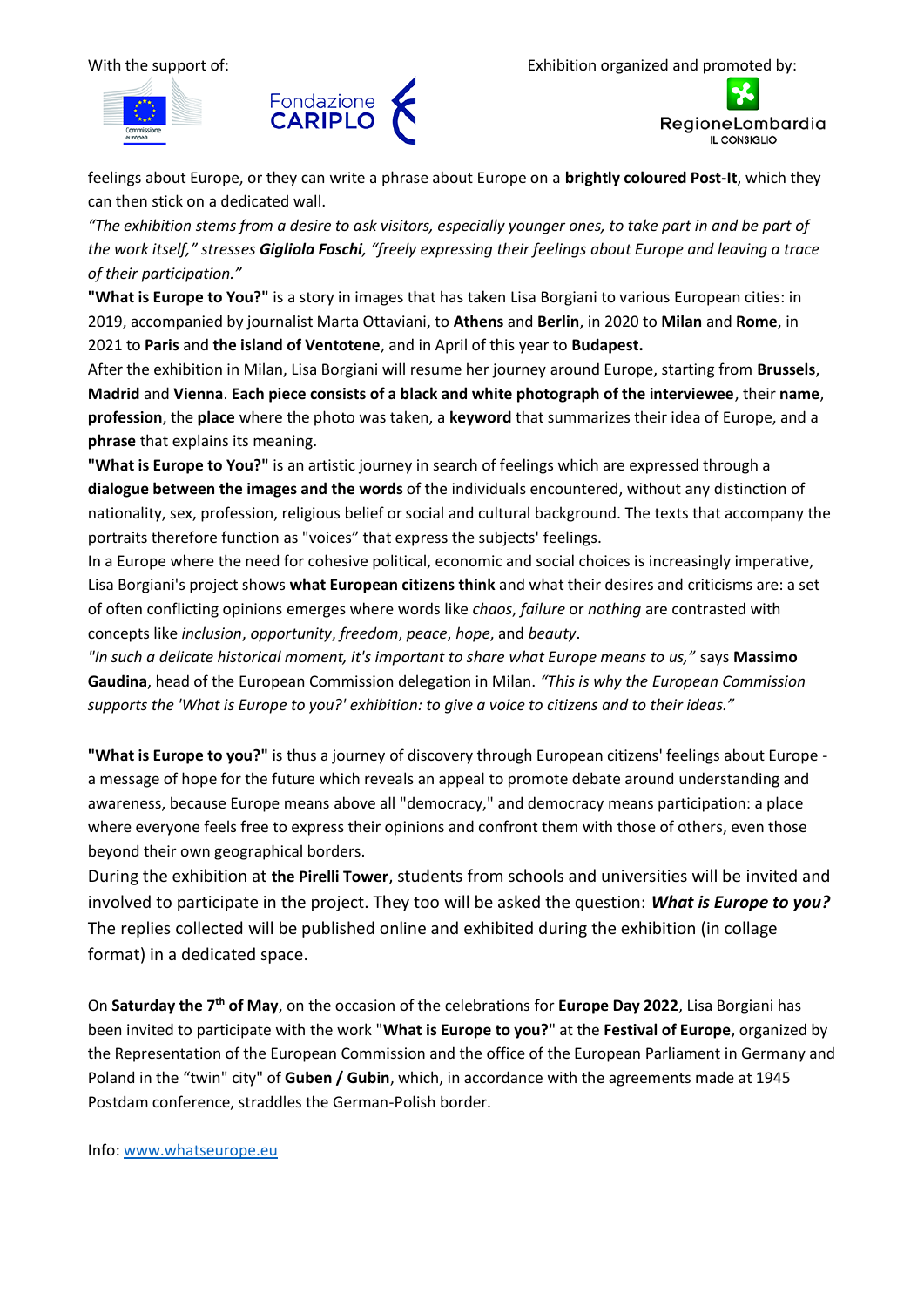



With the support of:  $\qquad \qquad$  Exhibition organized and promoted by:



The exhibition at Pirelli Tower is accompanied by a catalogue edited by Gigliola Foschi and published by the Lombardy Regional Council Press Centre, graphics by 045 Publishing.

#### **Press office**

De Angelis Press, Milano t. 345.7190941 | [info@deangelispress.com](mailto:info@deangelispress.com)

**What is Europe to you?** Spazio Eventi **Pirelli Tower** Via Fabio Filzi 22, Milano **3 - 17 May 2022**

#### **FREE ENTRANCE**

#### **Opening to the public, Thursday, 3rd May from 2.30 to 5.30pm**

Monday – Thursday: 9.30 – 13.30 / 14.30 – 17.30 Last admission: 12.30 / 16.30 Fridays: 9.30 – 13.30 Last admission: 12.30

#### **Reservations are required for groups of more than 20 people.**

Info and booking: Tel 02/67482777 Email [urp@consiglio.regione.lombardia.it](mailto:urp@consiglio.regione.lombardia.it)

Access to the Pirelli Tower will be permitted in accordance with the rules currently in force regarding the prevention and containment of the COVID-19 virus.

Exhibition organized and promoted by:



With the support of:





In collaboration with:



**EUROPE DIRECT** Lombardia